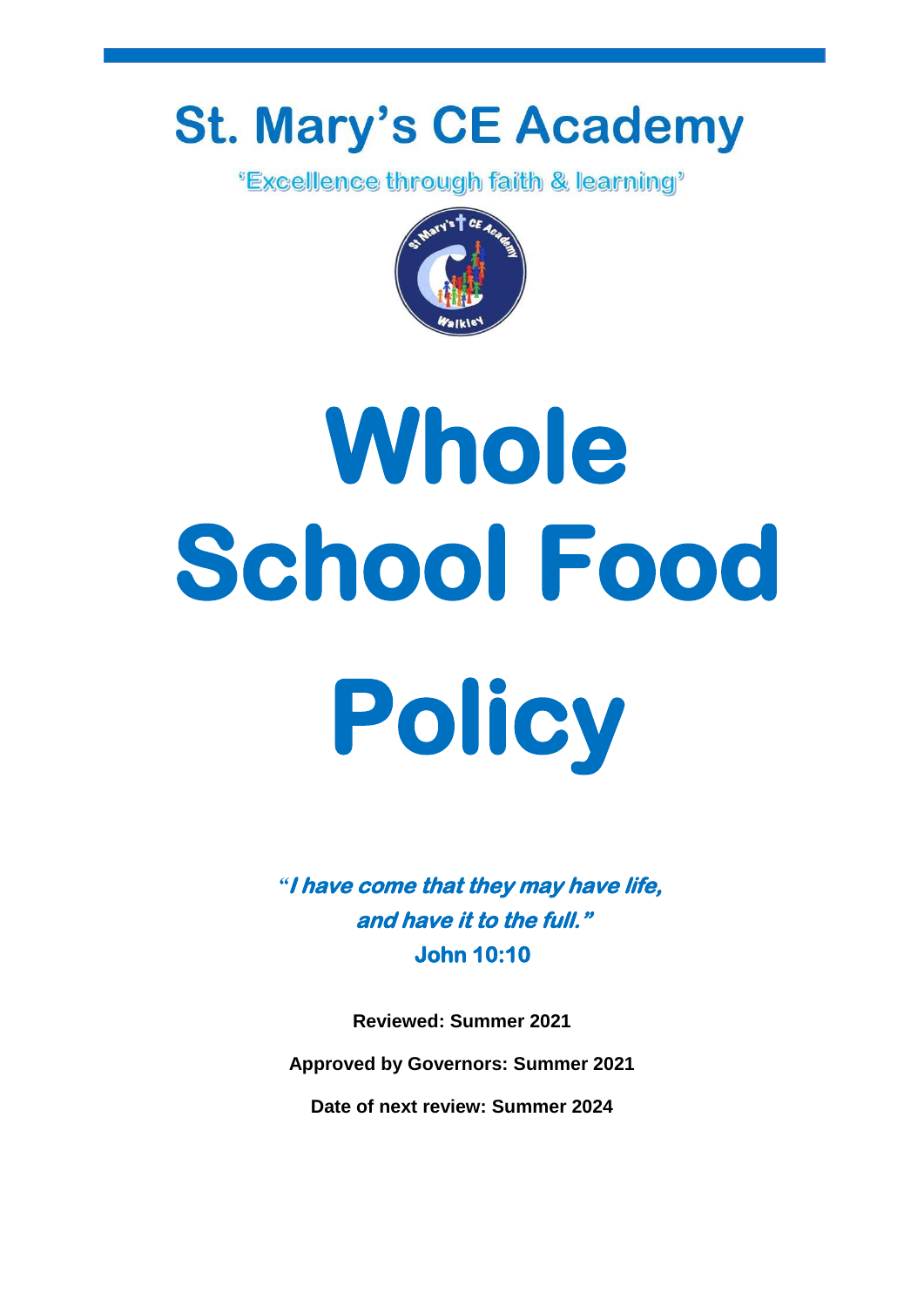### **Whole School Food Policy**

#### **Introduction:**

At St Mary's Church of England Academy, we aim to provide a caring environment where every child can thrive and is supported to achieve their unique & amazing potential as a child of God. As such, this means that we want our Whole School Food Policy to ensure that our children are happy & healthy as a result of the good food & eating habits that they develop whilst with us.

At our school, we are committed to giving all our pupils consistent messages about all aspects of health to help them understand the impact of particular behaviours and attitudes. We encourage them to take responsibility for the choices they make.

This policy should be read alongside the school's Personal, Social and Health Education (PSHE), Anti-Bullying & Equality Plan.

St Mary's supports the Government's '5 a day' and the Change4life Campaigns to encourage children to eat at least 5 portions of fruit and vegetables a day, which has been shown to reduce the onset of certain life-threatening conditions as well as being helpful in tackling and preventing childhood obesity.

#### **Rationale:**

St Mary's is entirely committed to being a healthy school. As such, it is important that we consider all elements of our work to ensure that we promote health awareness in all members of the school community. The school can provide a valuable role model to pupils and their families with regard to food and healthy eating patterns.

Through effective leadership, the school ethos, the curriculum, and working with parents, all school staff can bring together all elements of the school day to create an environment which supports a healthy lifestyle.

#### **Aims and Objectives:**

- To ensure that we are giving consistent messages about food and health
- To give our pupils the information they need to make healthy choices
- To promote health awareness

• To contribute to the healthy physical development of all members of our school community

• To encourage all children to eat a well-balanced, healthy diet.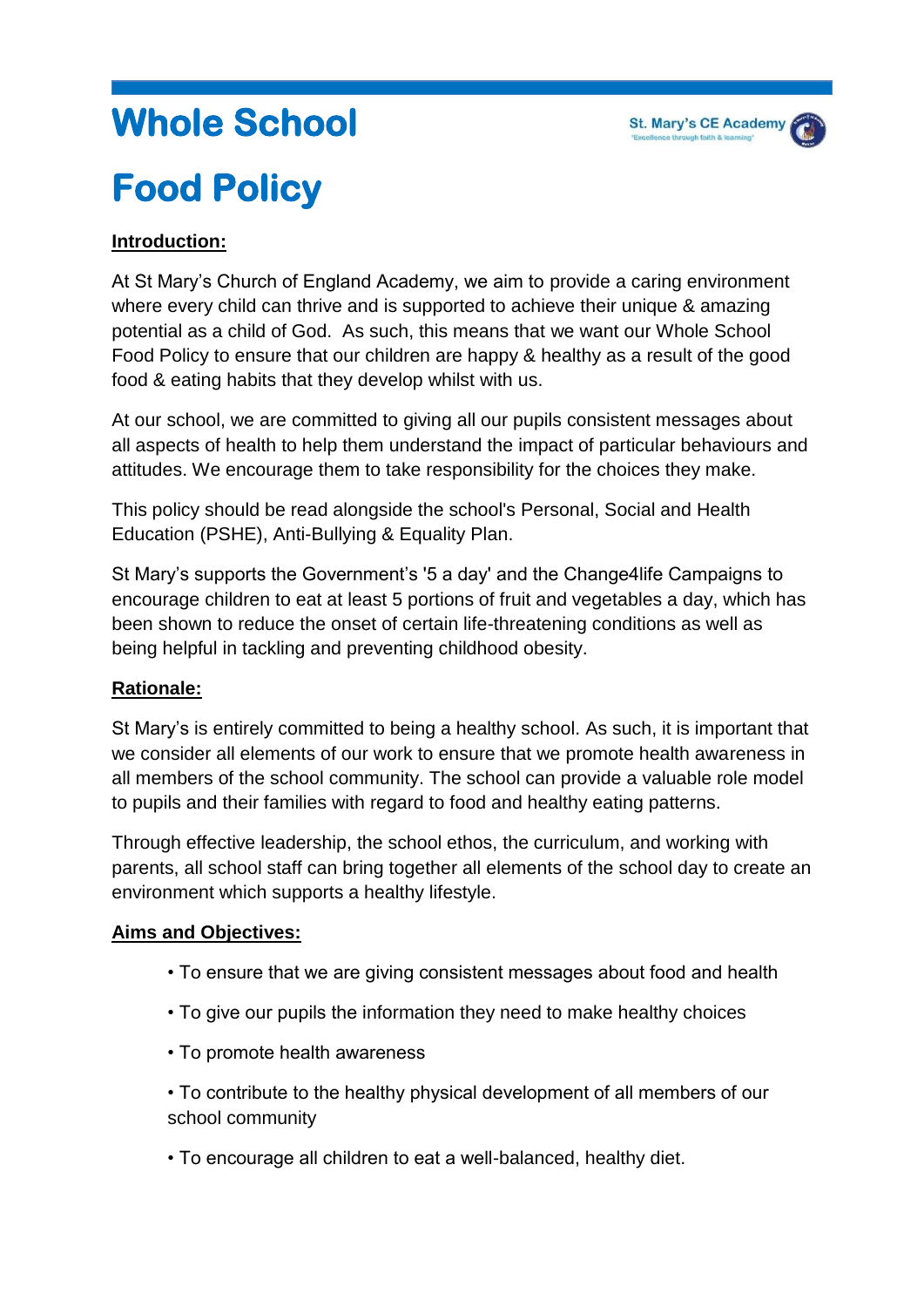#### **Settings for Food Policy:**

St Mary's buys into the meals service provided by Taylor Shaw, the catering contractor selected by the Local Authority (LA) & latterly as part of the Diocese of Sheffield Academy Trust (DSAT). Provision is audited & supported by the LA provider.

#### **School Lunches & Packed Lunches:**

All our school meals are provided by Taylor Shaw, the contracted caterer who has a healthy food policy as part of their tender to the LA who monitors provision. This includes the use of fresh fruit and vegetables each day as a choice for the children. They provide a hot and cold option, both of which pay regard to nutritional balance and healthy options. Halal options are available to children who request it. Many children bring a packed lunch to school.

In our science & PSHE curriculum we highlight healthy choices and focus on what constitutes not only healthy meals but snacks and packed lunches too. Whilst we hope that children will think for themselves requesting nutritious and healthy options for their own packed lunches, we also have a Healthy Lunch policy & enforce a 'No chocolate, crisps or sweets – save these as a special treat!' rule.

All children are encouraged to eat their meals in a supportive & positive manner by our lunchtime supervisors. Those children who bring in a packed lunch from home are also encouraged to take home any uneaten items in order that parents / carers can see how much has been consumed.

We continue to endeavour to improve and maintain a dining environment which is conducive to a relaxed and social dining atmosphere & want it to be a quality experience for all of our children.

In order to protect those children who may have a severe allergic reaction to nuts, St Mary's operates a 'No Nuts' in school policy. Where a child may have other allergies relating to food, then we draw up an individual care plan with parents & ensure that the necessary staff are informed. We also inform Taylor Shaw where necessary in order that they are aware & an individual menu is drawn up to cater for the individual requirements of the child. Photographs for easy identification of such children are also be displayed in the school office & in the school kitchen in order that children were not exposed to foods containing allergens.

#### **Water for all:**

Water is freely available throughout the school day to all members of the school community. Children drink their water at any reasonable time during the day, bringing bottles to access water in the classroom. We ask parents not to send in fizzy drinks and we remind them that only water may be drunk during the school day.